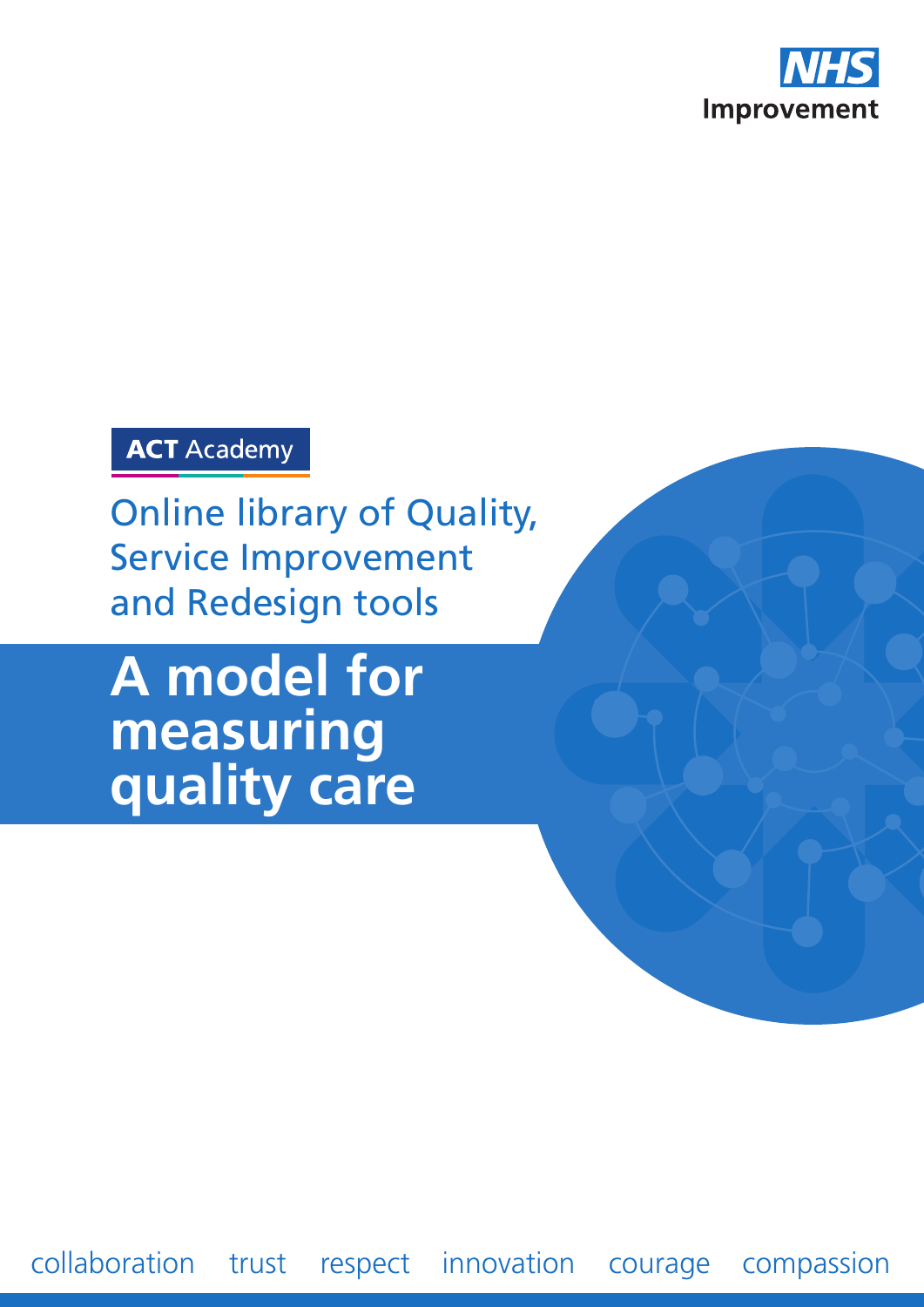# A model for measuring quality care

#### **What is it?**

Donabedian's (2005) three components approach for evaluating the quality of care underpins measurement for improvement. The three components are structure, process and outcomes. Measurement for improvement has an additional component – balancing measures.

Donabedian believed that structure measures have an effect on process measures, which in turn affect outcome measures. Together these form the basis of what is required for an effective suite of measures. The reality is that cause and effect are more complex, particularly within the NHS with so much variability in individual patients. The selection of relevant measures can be developed using **driver [diagrams](https://improvement.nhs.uk/resources/driver-diagrams-tree-diagrams)**.

#### **When to use it**

It is really important for improvement projects to have outcome, process, structure and balancing measures. It is not an either/or decision. Each of the different types of measures has a different purpose in determining whether the improvement project has had the desired impact.

**Outcome measures:** these reflect the impact on the patient and demonstrate the end result of your improvement work and whether it has ultimately achieved the aim(s) set. Examples of outcome measures are reduced mortality, reduced length of stay, reduced hospital acquired infections, adverse incidents or harm, reduced emergency admissions and improved patient experience.

**Process measures:** these reflect the way your systems and processes work to deliver the desired outcome. For example, the length of time a patient waits for a senior clinical review, if a patient receives certain standards of care or not, if staff wash their hands, recording of incidents and acting on the findings and whether patients are kept informed of the delays when waiting for an appointment.

**Structure measures:** these reflect the attributes of the service/provider such as staff to patient ratios and operating times of the service. These are otherwise known as input measures.

**Balancing measures:** these reflect unintended and/or wider consequences of the change that can be positive or negative. It is about recognising these and attempting to measure them and/or reduce their impact if necessary. An example of a balancing measure would be monitoring emergency re-admission rates following initiatives to reduce length of stay.

According to Donabedian, outcome measures remain the 'ultimate validators' of the effectiveness and quality of healthcare but can sometimes be difficult to define and have time lags.

Process measures are important in quality improvement as they describe whether or not clinical care has been 'properly applied' or if we are 'doing the things we say we should do'. From an improvement perspective, they make the important connection between behavioural changes and outcomes.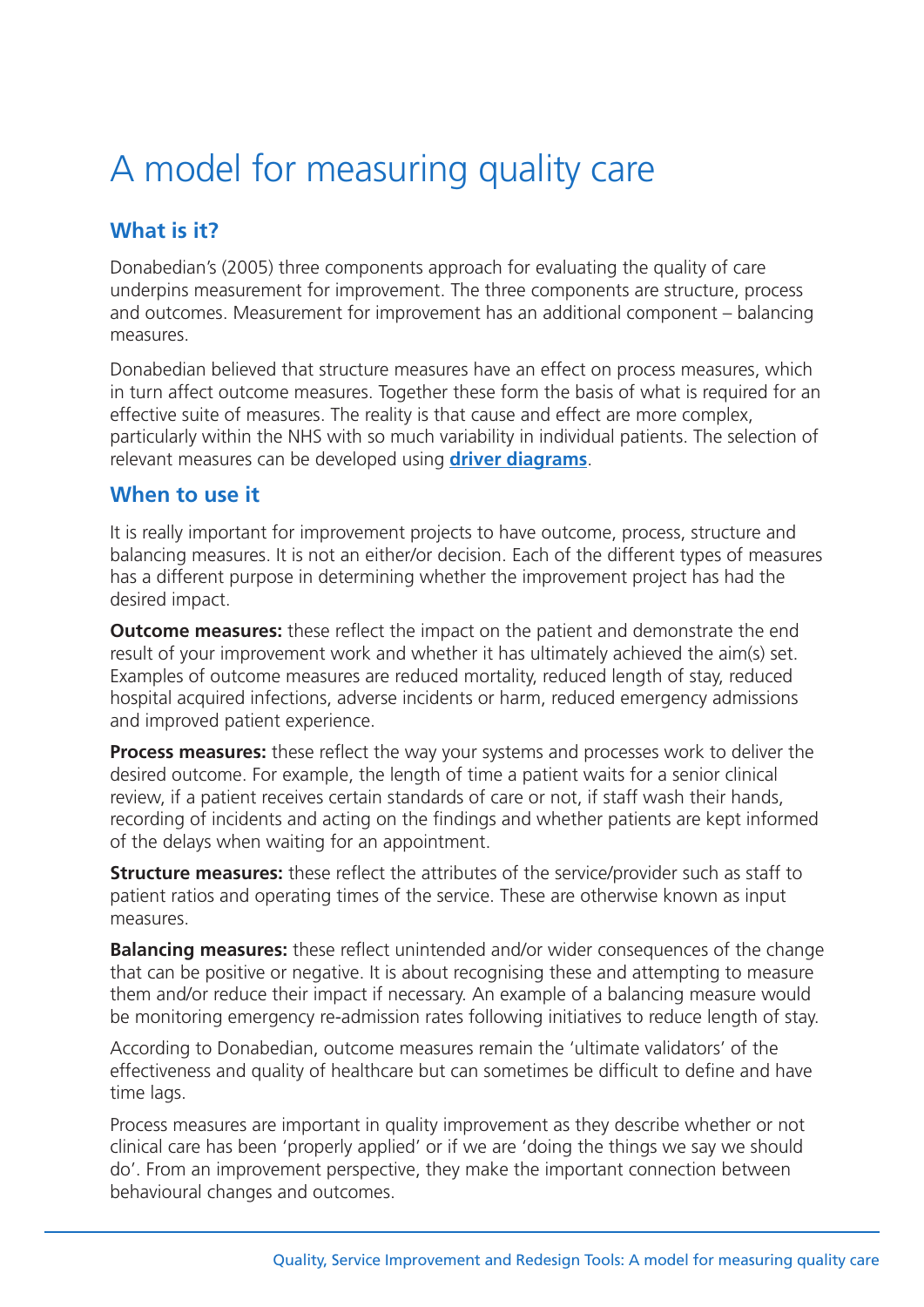It is important to have both process and outcome measures as they connect the theory of change to your expected outcomes.

If you measure just outcomes, you cannot be sure the changes actually occurred in practice and therefore cannot link the improvements to outcomes.

If you measure just process, you cannot be sure if the outcomes have changed and the aim(s) achieved and therefore there is the risk that the process improved but the outcomes did not.

Alongside these, improvement projects should identify unintended consequences of change known as balancing measures – these can often be identified by listening to the sceptics and their concerns.

#### **How to use it**



#### **Figure 1: The Donabedian model for quality of care**

#### **What next?**

Measurement for quality improvement does not have to be complicated or result in many measures. Collecting a few measures over time and presenting the information well with **run [charts](https://improvement.nhs.uk/resources/run-charts)** or **[statistical](https://improvement.nhs.uk/resources/statistical-process-control-spc) process control** charts is fundamental to developing changes that not only have an impact but can be sustained and spread. This is a key component of the **seven steps to [measurement](https://improvement.nhs.uk/resources/seven-steps-measurement-improvement) for improvement**.

### **TIPS**

**Measurement can show us a number of important pieces of information:**

- **How well our current process is performing**
- **Whether we have achieved our aim(s)**
- **How much variation there is in our data and hence processes**
- **Whether a small test of change is having the desired impact**
- **Whether the changes made have resulted in an improvement**
- **Whether a change has been sustained.**